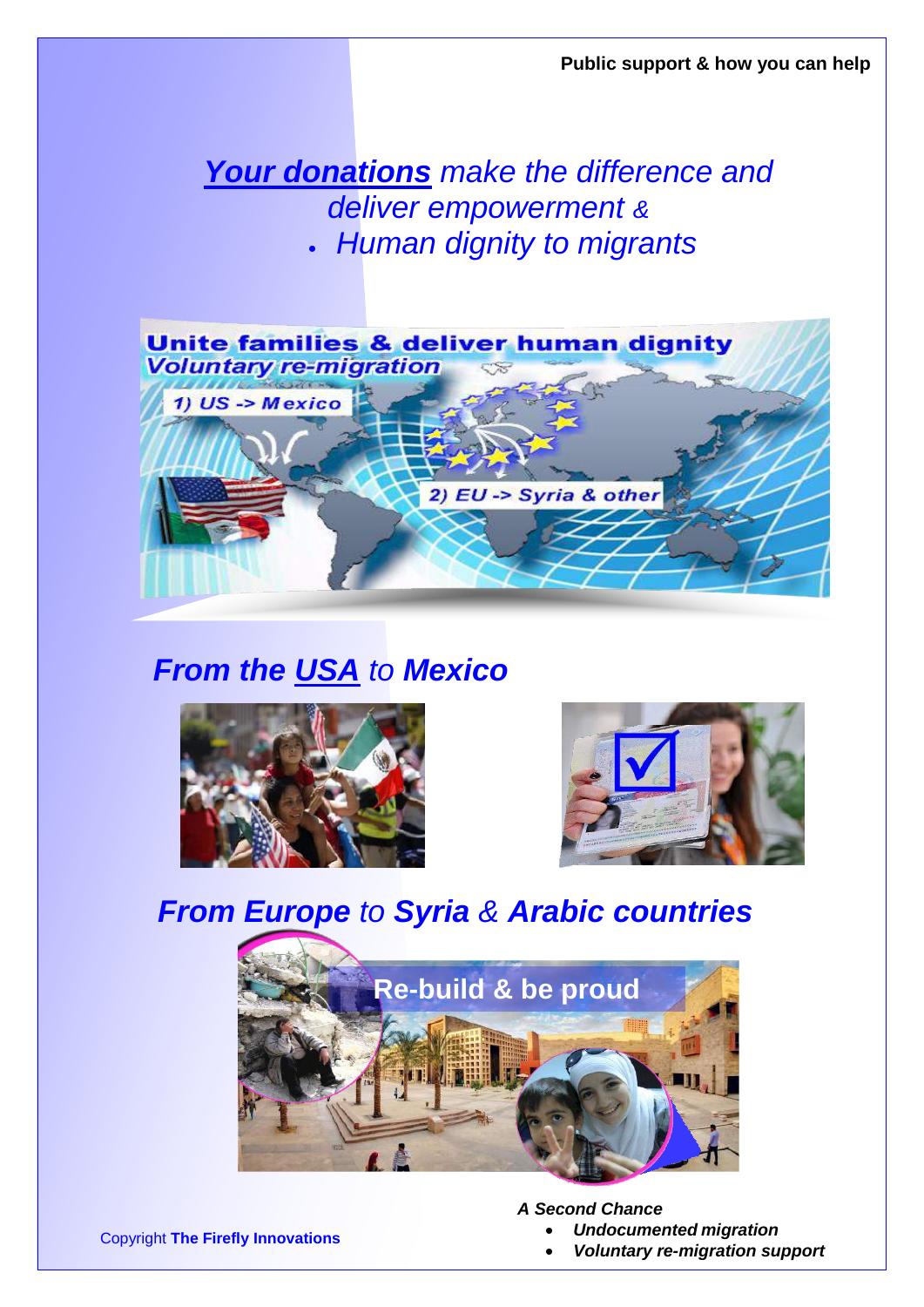### *Unlock opportunities and growth for;- Undocumented migrants & their families*

#### **The aim and objectives of the Initiative are:-**

To provide support to:-

- Migrants that entered the USA and Europe undocumented to;
	- Voluntary re-migrate to their countries of origin and
		- **Empower them economically**